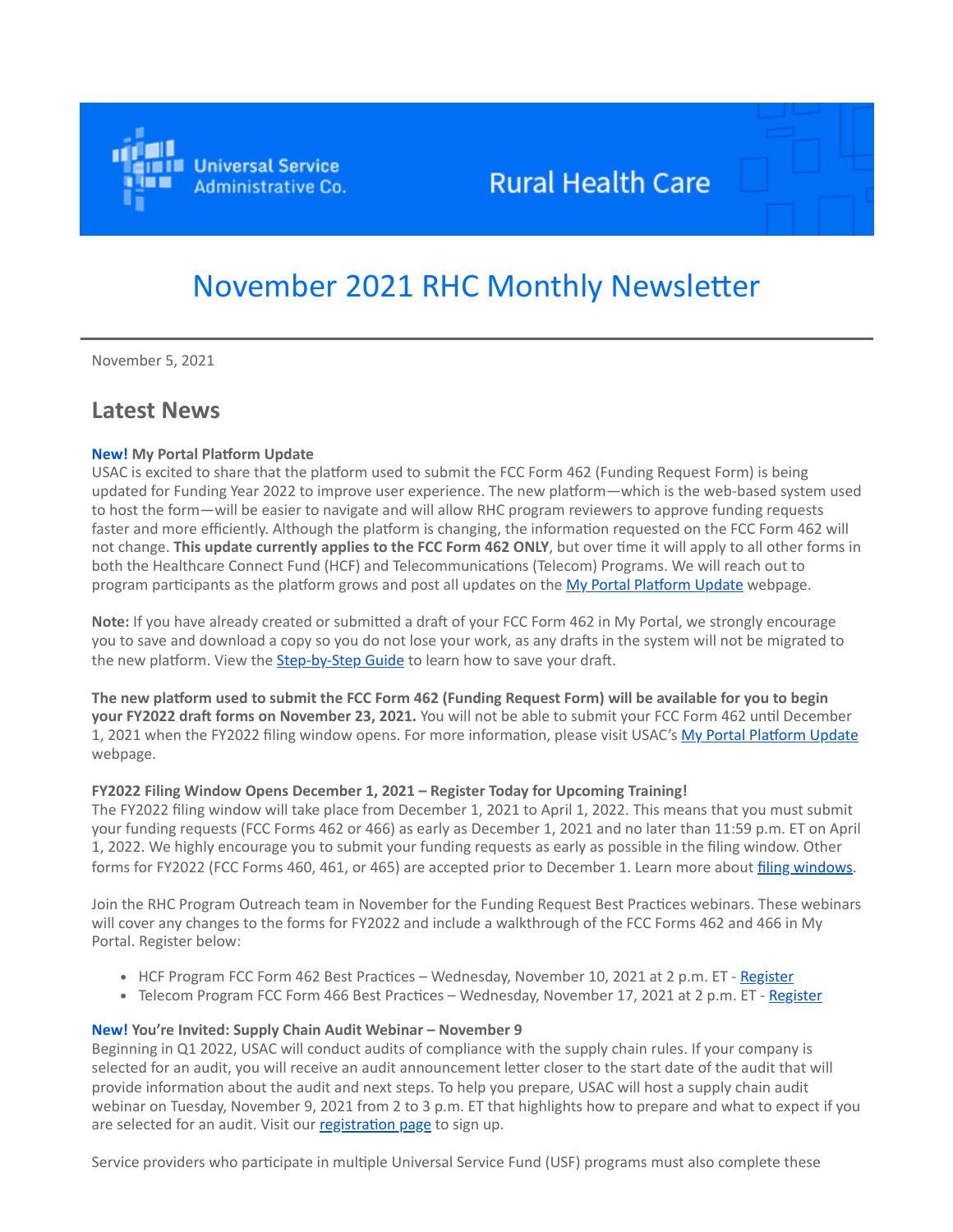annual certifications for each other program (i.e., E-rate, High Cost, and Lifeline) in which they participate. For additional information and FCC form due dates, visit USAC's **[Supply Chain](https://click.outreach.usac.org/?qs=56d24e8137a7783d0bfe307a90d988989dc1c1b36d003419adae9e092786bb3ea321c6fa650625513a36e6931542c7550f6b247867954aa2)** webpage.

# **New! PQA Requests for Information Are Going Out**

The 2022 Payment Quality Assurance (PQA) assessment program is underway. PQA is a program that assesses Rural Health Care payments made on invoices submitted during the past 12 months to verify that the payments were properly made – in other words, that all program rules were followed correctly when the payment was authorized and disbursed.

The PQA program will choose a certain number of payments from among disbursements made each month, and applicants will need to provide specific documentation – for example, customer bills that support invoices submitted to USAC – to verify that those payments were made correctly. It is important that you maintain proper documentation in order to be able to respond correctly and completely to PQA requests.

USAC will begin sending email notifications in the first and second weeks of November to applicants whose payments have been selected for PQA. Please check your email and respond promptly if you receive an email from USAC's PQA program, which will include the domain name [PQA@USACcms.i-sight.com.](mailto:PQA@USACcms.i-sight.com?subject=) Also, check your spam folder or junk email folder regularly to see if it contains an email from this domain. This will help expedite your review.

- Do not hesitate to contact your reviewer if you have questions. Contact information is provided in the email.
- Contact your PQA reviewer if you are unable to respond by the deadline.

# **New! Common Audit Findings**

In our continuing efforts to help applicants and service providers, a list of common audit findings in the Telecom Program is provided below. The following information is provided to help you continue to be compliant with RHC program rules throughout the application process and for all post-commitment activity, particularly given the FCC's waiver of use of the rural and urban rate databases for FY2021 and FY2022 in [FCC Order DA 21-394](https://click.outreach.usac.org/?qs=56d24e8137a7783de2659fdb15c2b0bfbf9a6d95fd963ffe7d3f3d90d3f2e147a06fa1e9b14e967ee518d38198df322bb0bd34100043377e). Please keep in mind that per RHC program rules, health care providers (HCPs) and service providers are required to retain records documenting compliance with program rules for at least five years.

# **Common Audit Findings – Telecom Program:**

Rural Rates Not Properly Determined Potential Errors:

> Rural rate is not calculated in accordance with FCC rules. FY2021 applicants were required to use the most recently approved rate from FY2018, FY2019, or FY2020 under Method 1, 2, or 3 (47 C.F.R. §54.607 (2019)). Rural rates for funding years prior to FY2021 were determined using either Method 1, 2, or 3 without regard to previously approved rates.

### Rural Rates not Substantiated Potential Errors:

Failure to provide documentation or inadequate documentation provided to support the rural rate. HCPs or service providers that sought FY2021 support should submit documentation showing that the rural rate used was previously approved. The rural rate substantiation requirements for prior funding years remained the same.

### Service Provider's Urban Rate Not Substantiated Potential Errors:

Failure to provide documentation or inadequate documentation provided to support the urban rate. HCPs that sought FY2021 support were required to use an urban rate approved for the same service at the same facility within the previous three funding years. The means of determining and substantiating urban rates for prior funding years remained unchanged.

# Best Practices Three Above Items:

- Maintain adequate documentation to support that the urban and rural rates were previously approved or, in the absence of such rates, how the rates were determined.
- For FY2021 and FY2022 use the [Telecom Program Urban and Rural Rates](https://click.outreach.usac.org/?qs=56d24e8137a7783db700206d4384f969a78916728f33d0538f9e1ab7ca20e5c70ce04a393af22434eab3bc093a8a6964adf5cda449045765) tip sheet.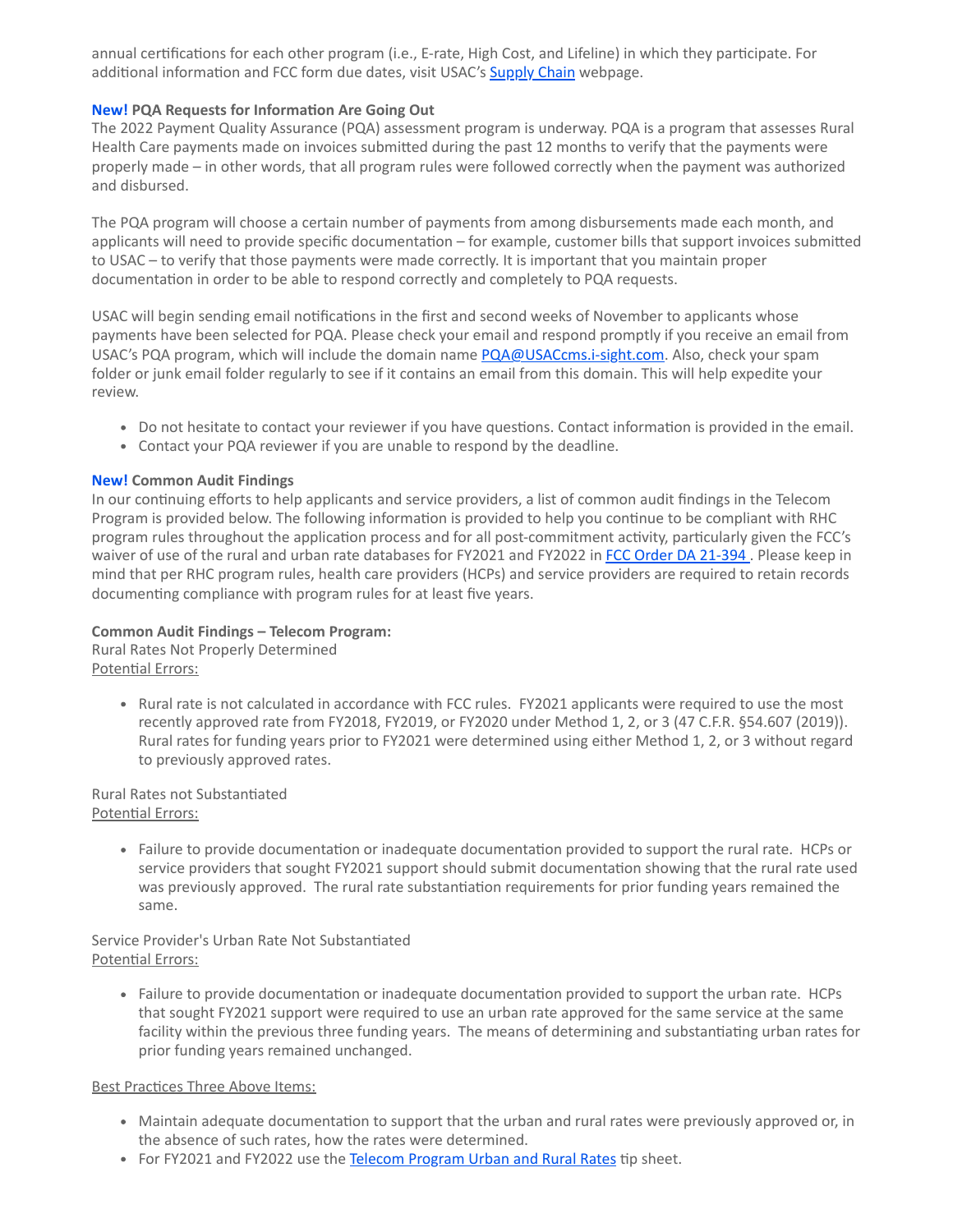The Service Provider Charged the Beneficiary a Rate Higher Than the Urban Rate Best Practices:

Ensure any policies and procedures that govern the billing of

Telecom Program applicants include a requirement that the applicant be charged no higher than the urban rate.

Telecom Program is Invoiced for Ineligible Services or Equipment Best Practices:

- Examples of services that **may** [be eligible for support can be found on the Telecom Program Examples of](https://click.outreach.usac.org/?qs=56d24e8137a7783d5cd5146ed180adbc6c6c8e4b9e21b57b79be6ccf4d7d77be297453ea4a90763d484b7c29ea558260a78879ed6f5774ee) Common Services tip sheet on the USAC website.
- Identify any ineligible services and remove them from your funding request.

Competitive Bidding Process is Not Fair and Open; Inadequate Competitive Bidding Process (47 C.F.R. §54.622). Best Practices:

- Avoid conflicts of interest by ensuring service providers that plan to bid are not involved in the submission of forms to request service and are not involved in the bid evaluation process.
- FCC Forms 465 must be posted on the USAC public website for a minimum of 28 days before selecting a service provider and signing a contract.
- Documents relating to the competitive bidding process must be retained by the applicant and the service provider for a minimum of five years. Examples include:
	- Copies of all bids received in response to the applicant's request for services;
	- Documentation concerning the applicant's service provider selection criteria and bid evaluation analysis, including documentation showing that the applicant considered all bids submitted and selected the most cost-effective option; and
	- Documentation of communications with all service providers, both bidding and potentially bidding, during the competitive bidding process.

# **FCC Releases Order 21-1107 Granting Relief to RHC Participants Affected by Hurricane Ida**

On September 3, 2021, the FCC released [Order DA 21-1107](https://click.outreach.usac.org/?qs=56d24e8137a7783d2dcc61a502a82fba86c7613dddedf12224ea231ab7c48ae02387d6bfe91c5b9ae5dcbc72330ee54713b46c21a875641f) waiving certain RHC rules and deadlines to assist participants and providers located in the areas affected by Hurricane Ida. This Order applies to healthcare providers and service providers located in all parishes and counties in Louisiana and Mississippi as of the date of release of this Order (September 3, 2021).

This Order grants the following waivers and extensions for all affected RHC program participants:

- Grants a 60-day extension to the deadline for appeals and requests for waiver for all USAC decisions dated August 30, 2021 through January 31, 2022
- Waives the 14-day Information Request response deadline for Information Requests related to funding requests, appeals and waivers, invoices, audits and other documentation, and applies to all funding year for which those requests relate. Information Request responses subject to the waiver are now due on or before January 31, 2022.
- Waives the September 30, 2021 deadline for HCF Program consortia annual reports, which are due on or before January 31, 2022.
- Waives the requirement that HCPs and service providers retain for five years documentation relating to RHC program participation, but only to the extent such documentation was destroyed by Hurricane Ida.

# **FCC Announces Increase in Rural Health Care Program Cap for FY2021**

On June 23, 2021, the FCC Wireline Competition Bureau directed USAC to carry forward up to \$379.97 million in unused funds from prior funding years to the extent necessary to satisfy FY2021 demand for the Rural Health Care program. For additional details, read [Public Notice DA 21-742](https://click.outreach.usac.org/?qs=56d24e8137a7783d3b703c8d929a441605aab76304115dc977c656b80401edbc903823457548804a601767868e8bbf7970c934840cc51427).

# **USAC Releases FY2021 Funding Decisions Beginning in July**

USAC began delivering decisions on FY2021 funding requests in July, five weeks after the close of the FY2021 filing window. RHC will continue to deliver funding decisions on a rolling basis until all funding requests have been reviewed. Due to the demand for RHC program funds, there will not be a second filing window for FY2021. The RHC program will not accept additional funding requests beyond those submitted in the filing window.

# **Important Reminders**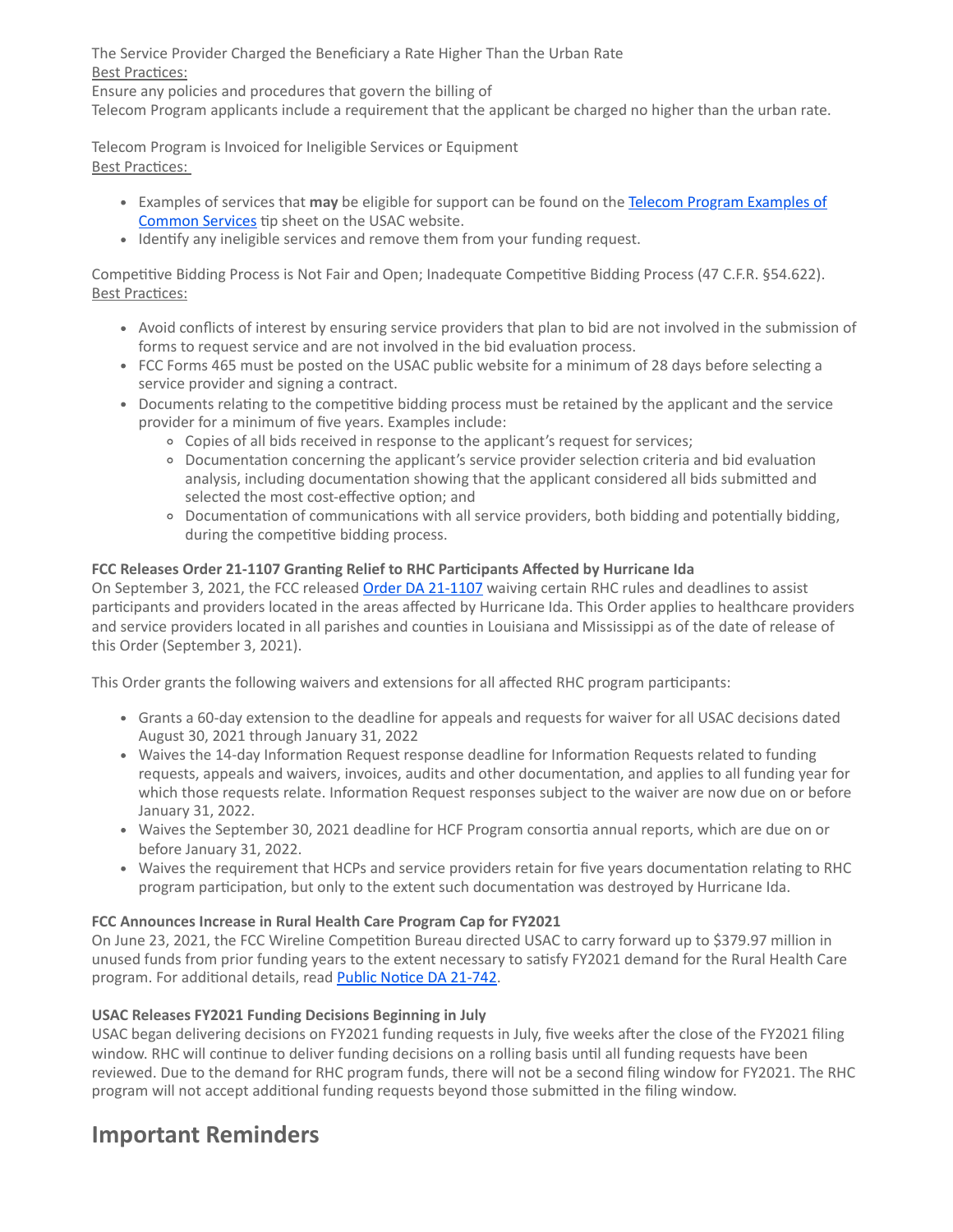# **FY2020 Invoicing Deadline Reminder**

As a reminder, [FCC Order DA 21-394](https://click.outreach.usac.org/?qs=56d24e8137a7783dfa40aed1ec24f69ebdbf93d4bf12c3d60cf7396d6a3d21e50750d7b8fef00964d1145a90741f8e1d768f929cb3aa5a61) granted an automatic 120-day extension of the HCF and Telecom Program invoice filing deadline for FY2020 funding decisions. The 120-day extension only applies to FY2020 funding decisions with an original invoice deadline of October 28, 2021. This automatic extension will be applied to all FY2020 Funding Request Numbers (FRNs). With this extension, the new invoice filing deadline for HCF and Telecom Program FY2020 commitments will be February 25, 2022. More information will be coming soon. Please check the [HCF](https://click.outreach.usac.org/?qs=56d24e8137a7783dbe0f61b1bd19ffb8065b8977aa6437644e759db34b873406ab14d16bd6a4857491a31d6ba3cd4c32cc6d609755afbb61) and [Telecom](https://click.outreach.usac.org/?qs=56d24e8137a7783d378d56df71d3f57a38bcaaa85d4128ecb18377c9cf1c839bdbf2b37e739db36159568f2ec1c7c86b0eca33d9b27666f3) [Program invoicing webpages for additional information or visit the](https://click.outreach.usac.org/?qs=56d24e8137a7783d96c19e4289184e688332e8fb2b3f73ae733b4b190534c6183678c8981be4f156a8d5958f42f5e169b683b7b423b7bbab) Rural Health Care Commitments and Disbursements (FCC Forms 462/466/466A) webpage on the [USAC Open Data](https://click.outreach.usac.org/?qs=56d24e8137a7783da8ab670767d3efd3dfd05d170942ea08caf34aa61441f0a2c204d6de1bbd39889197e6b889daec081c09ffc2f813192d) platform to search by FRN.

# **Submit Your FY2022 Requests for Services**

July 1, 2021 was the first day that RHC program applicants could submit their FCC Forms 461 and 465 to initiate competitive bidding for FY2022, five months before the opening of the FY2022 funding request filing window. The FY2022 funding request filing window will open on December 1, 2021 and close on April 1, 2022. Find additional program dates and deadlines on the **[FY2022 Program Calendar](https://click.outreach.usac.org/?qs=56d24e8137a7783dd1105ae2be8c715ab35a51488930c2adc90457833901cab922bf082993a95e6ce734ebb36dcf4fca8bf77bcde080ef1e)**. We highly encourage you to submit your forms as early as possible in preparation for the upcoming FY2022 filing window.

[Learn about best practices for FY2022 as well as the FCC Forms 461 and 465 competitive bidding process on the RHC](https://click.outreach.usac.org/?qs=56d24e8137a7783dfedae9d773ef29a4a3b508730b4f55f3152cecca0041a71455656866abf380e6626724ab1e500141cb31f6c5ddcd576c) Webinars webpage.

# **What To Do If You Receive an Information Reques**t

Any eligibility, request for services, funding request, and invoicing forms submitted with incomplete or missing documentation cannot be processed, and RHC reviewers will reach out to all account holders (the primary and all secondary and tertiary account holders associated with that HCP) with a request for additional information (Information Request). Information Requests are sent to collect any missing documentation, address deficiencies, or to ask clarifying questions about the FCC Form.

Due to **[FCC Order DA 21-394](https://click.outreach.usac.org/?qs=56d24e8137a7783dfa40aed1ec24f69ebdbf93d4bf12c3d60cf7396d6a3d21e50750d7b8fef00964d1145a90741f8e1d768f929cb3aa5a61)**, applicants who receive Information Requests between April 8, 2021 and December 31, 2021 may request a 28-day extension of this deadline, but must do so before the 14-day deadline in the Information Request. An applicant with a 28-day extension will have a total of 42 calendar days to respond to the information request. **If you receive an Information Request, you must respond to it or request an extension within 14 calendar days. Failure to respond or request an extension within the 14 calendar days will result in a denial of funding, so be sure to meet that deadline. If you need to request an extension, please do so as soon as possible.**

Information Request Tips for the Telecom Program

- Applicants can receive Telecom Program Information Requests through My Portal or by email
	- For Information Requests received through My Portal, applicants should respond through My Portal only
	- For Information Requests received by email, applicants should "Reply All" to respond to the Information Request by email
- Use only Chrome or Firefox internet browsers when using My Portal
- When uploading a document as a response, the document should be limited to 10MB and its file name should not contain any special characters, only letters and numbers

Information Request Tips for the HCF Program

Applicants that receive HCF Program Information Requests through email should "Reply All" to respond to an Information Request by email

### **Do You Need to Make Changes to a Commitment After Your Funding is Approved?**

If you have a Funding Commitment Letter (FCL) please keep in mind that it is your responsibility to confirm that the information contained therein is accurate. You may need to contact USAC to request changes to your site or services if you encounter any of the below circumstances:

- If the address of your site changes, or the primary account holder no longer works for the HCP, you must submit an FCC Form 460 revision for HCF or a new FCC Form 465 for Telecom within 30 days of the change. The 30-day requirement applies at all points during the funding lifecycle including all post-commitment activities.
- If you will not be using all of your approved funds, you can request a decrease in your funding request by sending an email to [RHC-Invoicing@usac.org.](mailto:RHC-Invoicing@usac.org?subject=) Please be sure to include your HCP name and number, the